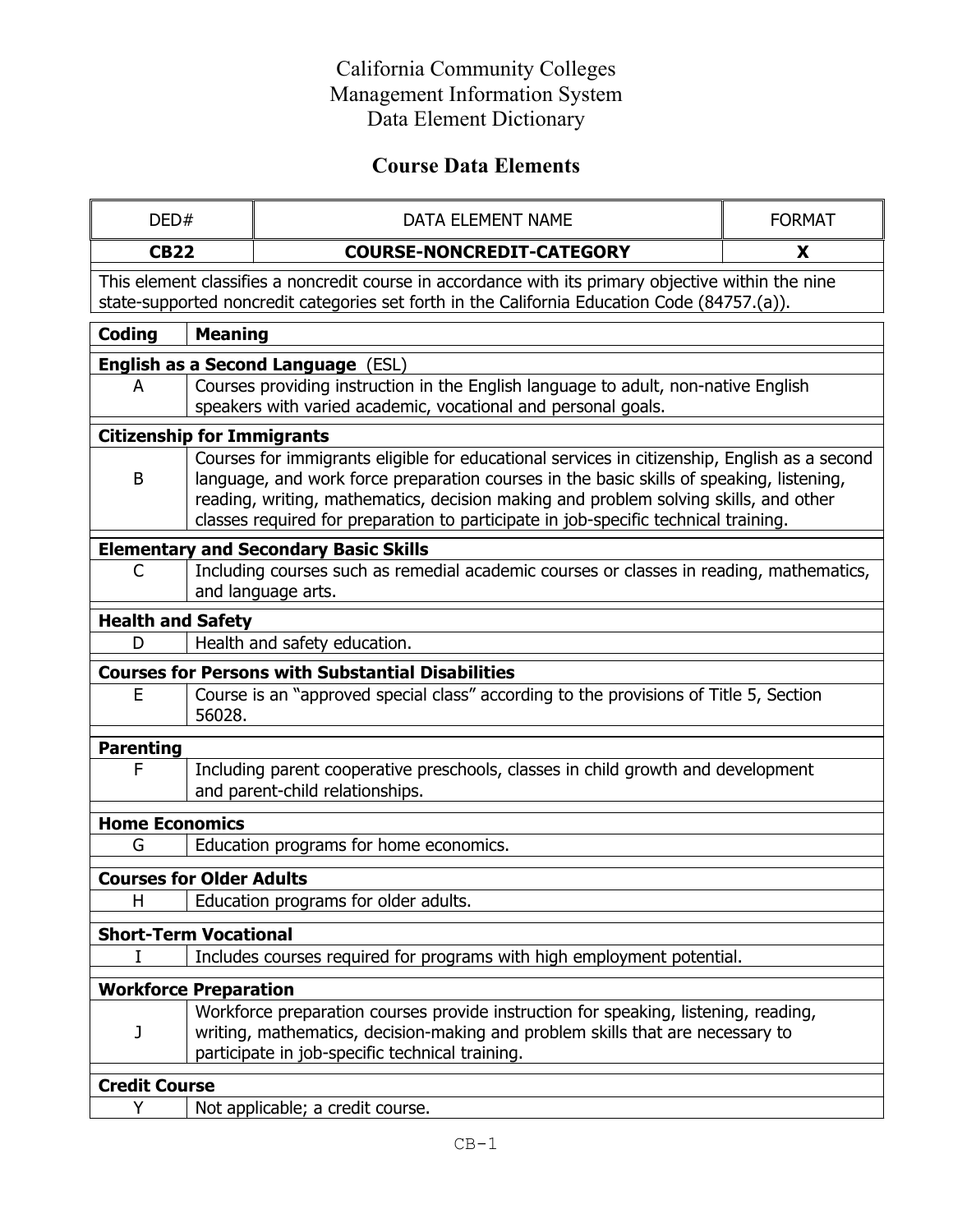# **Course Data Elements**

#### **CB22 COURSE-NONCREDIT-CATEGORY**

### **Processing Edits**

No state apportionment shall be made for any course or class that is not set forth in CEC subdivision 84757 (a) and for which no credit is given.

| FIELD CHECKS | A, B, C, D, E, F, G, H, I, J, Y                                                        |  |
|--------------|----------------------------------------------------------------------------------------|--|
|              |                                                                                        |  |
|              | INTEGRITY CHECKS   If CB22 is A-J: Course Credit Status (CB04) must = $N$ (noncredit), |  |
|              | Units of Credit Maximum (CB06) must = $0$ ,                                            |  |
|              | Units of Credit Minimum (CB07) must = $0$ ,                                            |  |
|              | Course Transfer Status (CB05) $must = C$ (not transferable)                            |  |
|              |                                                                                        |  |
|              | If Credit Status (CB04) = $D$ or C (credit status),                                    |  |
|              | Noncredit Category (CB22) must = $Y$ (credit course)                                   |  |
|              |                                                                                        |  |
|              | If Credit Status (CB04) = $N$ (noncredit),                                             |  |
|              | Noncredit Category (CB22) cannot $= Y$ (credit course)                                 |  |
|              |                                                                                        |  |
|              | If $CB22 = C$ , then Basic Skills Status (CB08) must = B (a basic skills course)       |  |
|              | If $CB22 = (A,B,C,D,$ or F) then use the CB22 Lookup Table for valid TOP codes         |  |
|              | If CB22 = G, then the first two digits of Course Top Code (CB03) must be 13            |  |
|              | If $CB22 = I$ or J, then Course Top Code (CB03) cannot = 493100                        |  |
|              | If CB22 = A-J, Classification Status (CB11) must be J, K, or L                         |  |
|              | If CB22 = I or J, then Course Top Code (CB03) must have TOP_VE_Status = $*$            |  |
|              | If $CB22 = I$ , then SAM Priority Code (CB09) must be A, B, C, or D                    |  |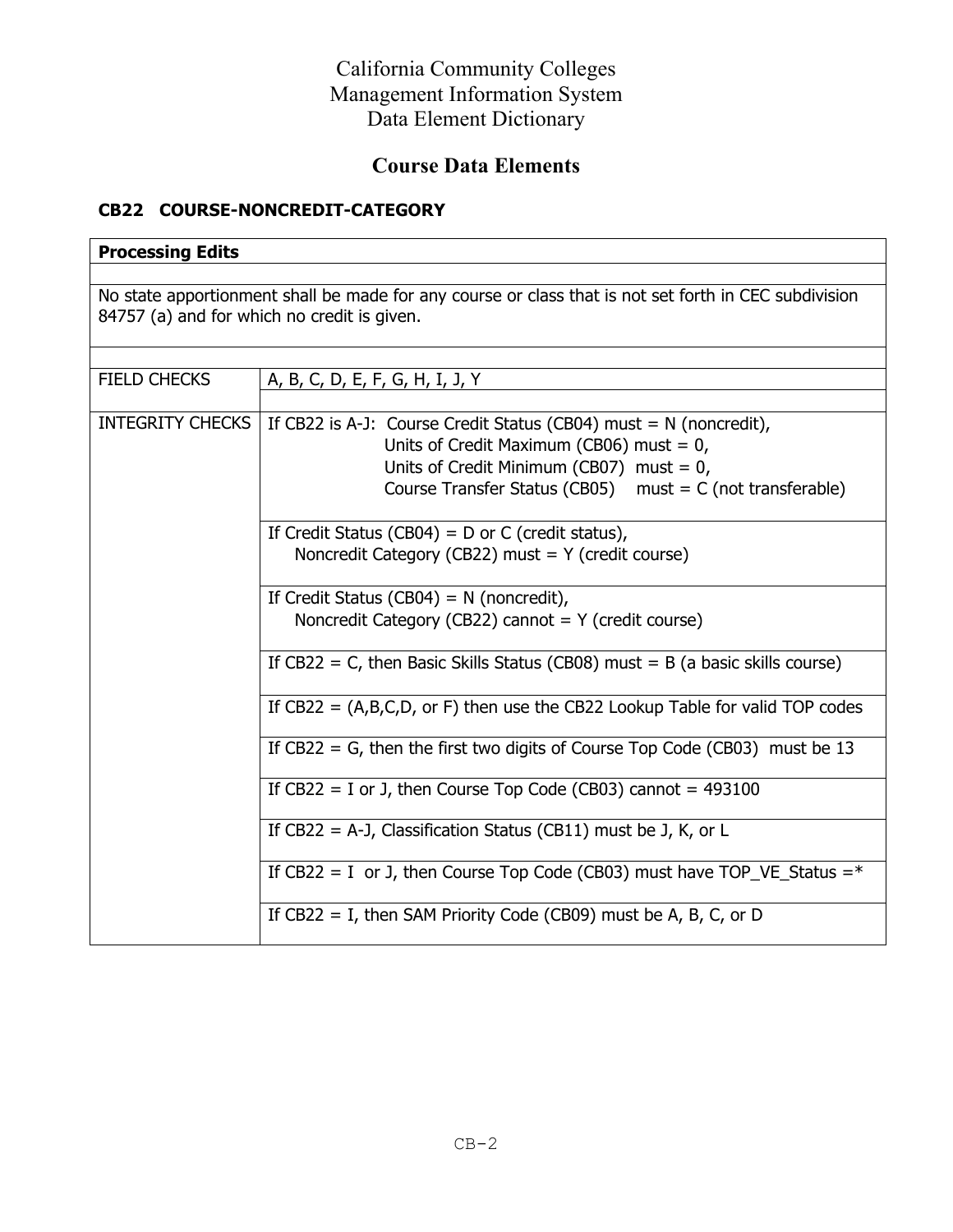## **Course Data Elements**

### **CB22 COURSE-NONCREDIT-CATEGORY**

| <b>Noncredit Eligibility Category</b><br>[CEC, Title 3, § 84757] | <b>CB22 Code</b> | <b>Valid TOP</b><br><b>Codes</b> |
|------------------------------------------------------------------|------------------|----------------------------------|
| <b>ESL [English as a Second Language]</b>                        |                  | 493084                           |
|                                                                  |                  | 493085                           |
|                                                                  | A                | 493086                           |
|                                                                  |                  | 493087                           |
|                                                                  |                  | 493100                           |
| <b>Immigrant Education</b><br>[Citizenship/Civic Education]      |                  | 220120                           |
|                                                                  | B                | 220500                           |
|                                                                  |                  | 220700                           |
|                                                                  |                  | 493090                           |
| <b>Elementary &amp; Secondary Basic Skills</b>                   |                  | 150100                           |
|                                                                  |                  | 152000                           |
|                                                                  |                  | 170100                           |
|                                                                  |                  | 170200                           |
|                                                                  |                  | 493009                           |
|                                                                  | $\mathbf C$      | 493014                           |
|                                                                  |                  | 493030                           |
|                                                                  |                  | 493031                           |
|                                                                  |                  | 493032                           |
|                                                                  |                  | 493033                           |
|                                                                  |                  | 493060                           |
|                                                                  |                  | 493062                           |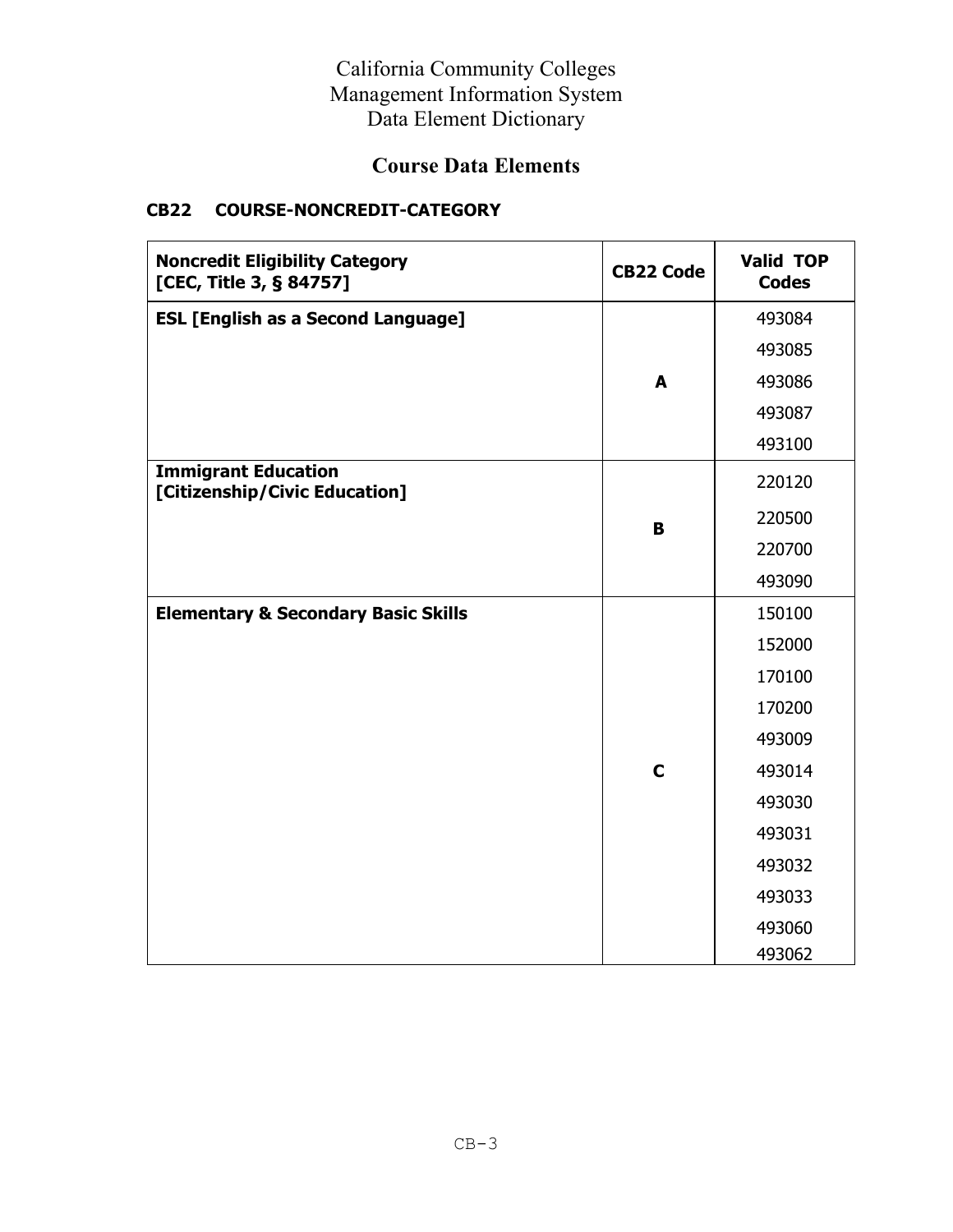# **Course Data Elements**

| <b>CB22 Noncredit Eligibility Category</b>            | <b>CB22 Code</b> | <b>Valid TOP Codes</b>                                |
|-------------------------------------------------------|------------------|-------------------------------------------------------|
|                                                       |                  | 083510                                                |
|                                                       | D                | 083570                                                |
|                                                       |                  | 083580                                                |
|                                                       |                  | 083700                                                |
|                                                       |                  | 089900                                                |
|                                                       |                  | 129900                                                |
|                                                       |                  | 130600                                                |
| <b>Health &amp; Safety</b>                            |                  | 130630                                                |
|                                                       |                  | 139900                                                |
|                                                       |                  | 210400                                                |
|                                                       |                  | 210440                                                |
|                                                       |                  | 210450                                                |
|                                                       |                  | 210530                                                |
|                                                       |                  | 213300                                                |
|                                                       |                  | 219900                                                |
|                                                       |                  |                                                       |
| <b>Substantial Disabilities</b>                       | E                | <b>ANY TOP Code</b>                                   |
| <b>Parenting</b>                                      | F                | 130500-130590                                         |
|                                                       |                  | 130800                                                |
| <b>Home Economics/Family &amp; Consumer Science</b>   | G                | 130100-139900                                         |
| <b>Older Adults</b>                                   | н                | <b>ANY TOP Code</b>                                   |
| <b>Short-term Vocational Program/Career Technical</b> | I                | <b>ANY</b><br><b>VOCATIONAL</b><br><b>TOP Code</b>    |
|                                                       |                  | <b>ANY</b><br><b>VOCATIONAL</b><br><b>TOP Code or</b> |
|                                                       |                  | 493010                                                |
| <b>Workforce Preparation</b>                          | J                | 493011                                                |
|                                                       |                  | 493012                                                |
|                                                       |                  | 493013                                                |
|                                                       |                  | 493071<br>493072                                      |